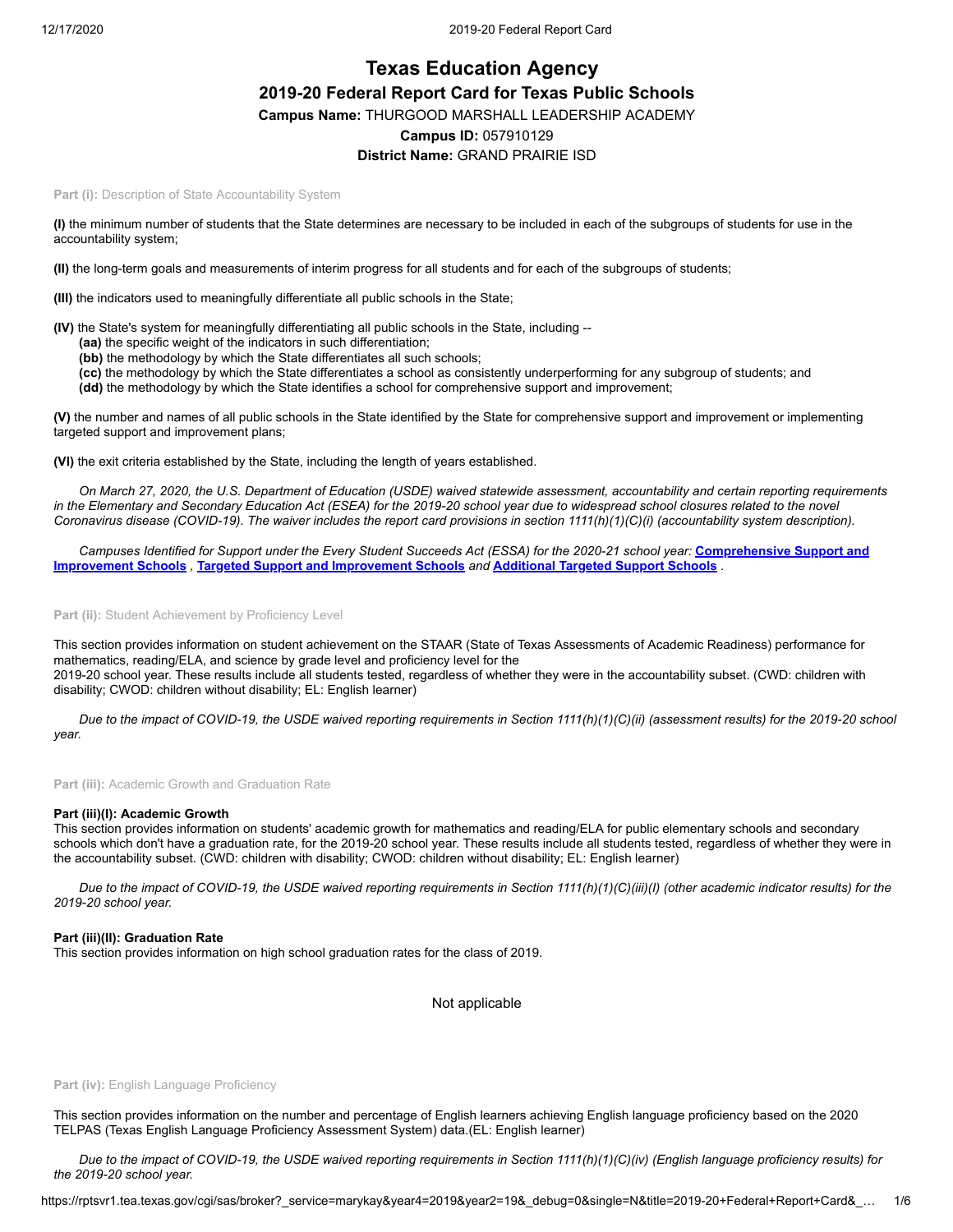#### Part (v): School Quality or Student Success (SQSS)

This section provides information on the other indicator of school quality or student success, which is college, career and military readiness (CCMR) for high schools and average performance rate of the three STAAR performance levels of all students, regardless of whether they were in the accountability subset, for elementary and secondary schools without a graduation rate. (CWD: children with disability; EL: English learner)

*Due to the impact of COVID-19, the USDE waived reporting requirements in Section 1111(h)(1)(C)(v) (school quality or student success indicator results) for the 2019-20 school year for elementary schools and secondary schools without a graduation rate.*

#### Part (vi): Goal Meeting Status

This section provides information on the progress of all students and each student group toward meeting the long-term goals or interim objectives on STAAR academic performance, federal graduation rate, and English learners' language proficiency. (CWD: children with disability; EL: English learner)

*Due to the impact of COVID-19, the USDE waived reporting requirements in Section 1111(h)(1)(C)(vi) (progress toward meeting long-term goals and measurements of interim progress) for the 2019-20 school year.*

#### **Part (vii):** STAAR Participation

This section provides the percentage of students assessed and not assessed on STAAR for mathematics, reading/ELA, and science. (CWD: children with disability; CWOD: children without disability; EL: English learner)

*Due to the impact of COVID-19, the USDE waived reporting requirements in Section 1111(h)(1)(C)(vii) (percentage of students assessed and not assessed) for the 2019-20 school year.*

#### **Part (viii):** Civil Rights Data

Part (viii)(I) This section provides information from the 2017-18 Civil Right Data Collection (CRDC) surveys, submitted by school districts to the Office for Civil Rights on measures of school quality, climate, and safety, including counts of in-school suspensions, out-of-school suspensions, expulsions, school related arrests, referrals to law enforcement, chronic absenteeism (including both excused and unexcused absences), incidences of violence, including bullying and harassment. (EL: English learner)

**Students**

|                                      |        | Total         | African                          |               |                         | Indian or<br>Alaska |               | <b>Pacific</b> | Two or<br><b>More</b> | <b>Students</b><br>with | oludents<br>with<br><b>Disabilities</b> |
|--------------------------------------|--------|---------------|----------------------------------|---------------|-------------------------|---------------------|---------------|----------------|-----------------------|-------------------------|-----------------------------------------|
| <b>Students Without Disabilities</b> |        |               | students American Hispanic White |               |                         | <b>Native</b>       | Asian         | Islander       | <b>Races</b>          |                         | EL Disabilities (Section 504)           |
|                                      |        |               |                                  |               |                         |                     |               |                |                       |                         |                                         |
| In-School Suspensions                | Male   | 7             |                                  |               | $\overline{\mathbf{c}}$ |                     |               |                |                       |                         |                                         |
|                                      |        |               |                                  | 4             |                         | 0                   | 0             | 0              | 0                     | 0                       |                                         |
|                                      | Female | 1             | 1                                | 0<br>4        | $\pmb{0}$               | 0                   | 0             | 0              | $\mathbf 0$           | 0                       |                                         |
|                                      | Total  | 8             | $\overline{c}$                   |               | $\overline{c}$          | 0                   | $\mathbf 0$   | $\mathbf 0$    | $\mathbf 0$           | 0                       |                                         |
| Out-of-School Suspensions            |        |               |                                  |               |                         |                     |               |                |                       |                         |                                         |
|                                      | Male   | 0             | 0                                | 0             | 0                       | 0                   | 0             | 0              | 0                     | 0                       |                                         |
|                                      | Female | 0             | 0                                | 0             | $\pmb{0}$               | 0                   | 0             | 0              | 0                     | 0                       |                                         |
|                                      | Total  | 0             | $\mathbf 0$                      | $\Omega$      | 0                       | 0                   | 0             | $\mathbf 0$    | $\mathbf 0$           | 0                       |                                         |
| Expulsions                           |        |               |                                  |               |                         |                     |               |                |                       |                         |                                         |
| With                                 | Male   | 0             | 0                                | $\mathbf 0$   | $\mathbf 0$             | 0                   | $\mathbf 0$   | $\mathbf 0$    | $\mathbf 0$           | 0                       |                                         |
| Educational<br>Services              |        |               |                                  |               |                         |                     |               |                |                       |                         |                                         |
|                                      | Female | 0             | 0                                | 0             | 0                       | 0                   | 0             | 0              | 0                     | 0                       |                                         |
|                                      | Total  | 0             | 0                                | 0             | 0                       | 0                   | 0             | 0              | 0                     | 0                       |                                         |
| Without                              | Male   | 0             | $\mathbf 0$                      | $\Omega$      | $\mathbf 0$             | $\Omega$            | $\mathbf 0$   | $\mathbf 0$    | $\mathbf 0$           | 0                       |                                         |
| Educational<br>Services              |        |               |                                  |               |                         |                     |               |                |                       |                         |                                         |
|                                      | Female | 0             | 0                                | 0             | 0                       | 0                   | 0             | 0              | 0                     | 0                       |                                         |
|                                      | Total  | 0             | 0                                | 0             | $\pmb{0}$               | 0                   | 0             | 0              | 0                     | 0                       |                                         |
| <b>Under Zero</b>                    | Male   | 0             | $\mathbf 0$                      | $\Omega$      | $\mathbf{0}$            | $\Omega$            | $\mathbf{0}$  | $\Omega$       | $\Omega$              | $\Omega$                |                                         |
| Tolerance<br>Policies                |        |               |                                  |               |                         |                     |               |                |                       |                         |                                         |
|                                      | Female | 0             | 0                                | 0             | 0                       | 0                   | 0             | 0              | 0                     | 0                       |                                         |
|                                      | Total  | $\Omega$      | 0                                | $\Omega$      | $\mathbf 0$             | $\Omega$            | $\Omega$      | 0              | $\Omega$              | 0                       |                                         |
| <b>School-Related Arrests</b>        |        |               |                                  |               |                         |                     |               |                |                       |                         |                                         |
|                                      | Male   |               |                                  |               |                         |                     |               |                | 0                     |                         |                                         |
|                                      |        | 0             | 0                                | 0             | 0                       | 0                   | 0             | 0              |                       | 0                       |                                         |
|                                      | Female | 0<br>$\Omega$ | 0                                | 0<br>$\Omega$ | 0                       | 0<br>$\Omega$       | 0<br>$\Omega$ | 0              | 0                     | 0                       |                                         |
|                                      | Total  |               | 0                                |               | 0                       |                     |               | 0              | $\mathbf 0$           | 0                       |                                         |
| Referrals to Law Enforcement         |        |               |                                  |               |                         |                     |               |                |                       |                         |                                         |
|                                      | Male   | 0             | 0                                | 0             | 0                       | 0                   | 0             | 0              | 0                     | 0                       |                                         |
|                                      | Female | 0             | 0                                | 0             | 0                       | 0                   | 0             | 0              | 0                     | 0                       |                                         |
|                                      | Total  | 0             | $\mathbf 0$                      | $\Omega$      | $\mathbf 0$             | 0                   | $\mathbf 0$   | 0              | $\mathbf 0$           | 0                       |                                         |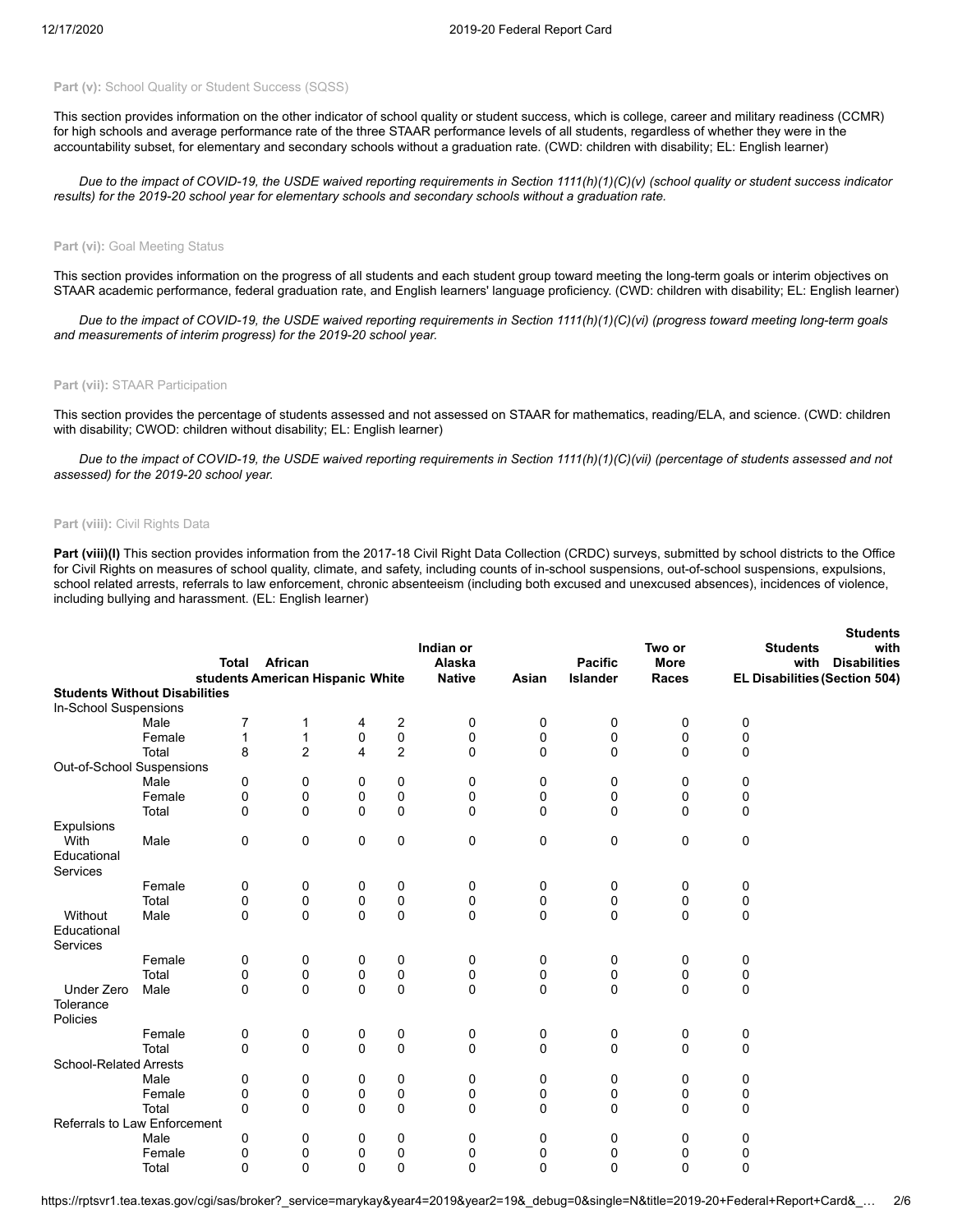#### 12/17/2020 2019-20 Federal Report Card

|                                                                                                               |                                                                                                                                                                                                                                                                                                                                                                                                                                                                                                                                                                                                                                                                                            | Total<br>students American Hispanic White | <b>African</b> |          |          | Indian or<br>Alaska<br><b>Native</b> | Asian       | <b>Pacific</b><br>Islander | Two or<br>More<br>Races |                  | <b>Students</b><br>with<br><b>Students</b><br><b>Disabilities</b><br>with<br>EL Disabilities (Section 504) |
|---------------------------------------------------------------------------------------------------------------|--------------------------------------------------------------------------------------------------------------------------------------------------------------------------------------------------------------------------------------------------------------------------------------------------------------------------------------------------------------------------------------------------------------------------------------------------------------------------------------------------------------------------------------------------------------------------------------------------------------------------------------------------------------------------------------------|-------------------------------------------|----------------|----------|----------|--------------------------------------|-------------|----------------------------|-------------------------|------------------|------------------------------------------------------------------------------------------------------------|
|                                                                                                               | <b>Students With Disabilities</b>                                                                                                                                                                                                                                                                                                                                                                                                                                                                                                                                                                                                                                                          |                                           |                |          |          |                                      |             |                            |                         |                  |                                                                                                            |
| In-School Suspensions                                                                                         |                                                                                                                                                                                                                                                                                                                                                                                                                                                                                                                                                                                                                                                                                            |                                           |                |          |          |                                      |             |                            |                         |                  |                                                                                                            |
|                                                                                                               | Male                                                                                                                                                                                                                                                                                                                                                                                                                                                                                                                                                                                                                                                                                       | 1                                         | 0              | 1        | 0        | 0                                    | 0           | 0                          | 0                       | $\boldsymbol{2}$ | 4                                                                                                          |
|                                                                                                               | Female                                                                                                                                                                                                                                                                                                                                                                                                                                                                                                                                                                                                                                                                                     | 0                                         | $\mathbf 0$    | 0        | 0        | 0                                    | 0           | 0                          | $\mathbf 0$             | 1                | 2                                                                                                          |
|                                                                                                               | Total                                                                                                                                                                                                                                                                                                                                                                                                                                                                                                                                                                                                                                                                                      | $\mathbf{1}$                              | 0              | 1        | 0        | 0                                    | 0           | 0                          | 0                       | 3                | 6                                                                                                          |
| Out-of-School Suspensions                                                                                     |                                                                                                                                                                                                                                                                                                                                                                                                                                                                                                                                                                                                                                                                                            |                                           |                |          |          |                                      |             |                            |                         |                  |                                                                                                            |
|                                                                                                               | Male                                                                                                                                                                                                                                                                                                                                                                                                                                                                                                                                                                                                                                                                                       | 0                                         | 0              | 0        | 0        | 0                                    | 0           | 0                          | 0                       | 0                | 0                                                                                                          |
|                                                                                                               | Female                                                                                                                                                                                                                                                                                                                                                                                                                                                                                                                                                                                                                                                                                     | 0                                         | 0              | 0        | 0        | 0                                    | 0           | 0                          | 0                       | 0                | 0                                                                                                          |
|                                                                                                               | Total                                                                                                                                                                                                                                                                                                                                                                                                                                                                                                                                                                                                                                                                                      | $\mathbf 0$                               | $\mathbf 0$    | $\Omega$ | 0        | 0                                    | $\mathbf 0$ | $\mathbf 0$                | $\mathbf 0$             | 0                | 0                                                                                                          |
| <b>Expulsions</b>                                                                                             |                                                                                                                                                                                                                                                                                                                                                                                                                                                                                                                                                                                                                                                                                            |                                           |                |          |          |                                      |             |                            |                         |                  |                                                                                                            |
| With<br>Educational<br>Services                                                                               | Male                                                                                                                                                                                                                                                                                                                                                                                                                                                                                                                                                                                                                                                                                       | 0                                         | 0              | 0        | 0        | 0                                    | 0           | 0                          | 0                       | 0                | 0                                                                                                          |
|                                                                                                               | Female                                                                                                                                                                                                                                                                                                                                                                                                                                                                                                                                                                                                                                                                                     | 0                                         | 0              | 0        | 0        | 0                                    | 0           | 0                          | 0                       | 0                | 0                                                                                                          |
|                                                                                                               | Total                                                                                                                                                                                                                                                                                                                                                                                                                                                                                                                                                                                                                                                                                      | 0                                         | 0              | 0        | 0        | 0                                    | 0           | 0                          | 0                       | 0                | 0                                                                                                          |
| Without<br>Educational                                                                                        | Male                                                                                                                                                                                                                                                                                                                                                                                                                                                                                                                                                                                                                                                                                       | $\Omega$                                  | $\mathbf 0$    | $\Omega$ | 0        | 0                                    | $\mathbf 0$ | $\mathbf 0$                | $\mathbf 0$             | 0                | 0                                                                                                          |
| <b>Services</b>                                                                                               |                                                                                                                                                                                                                                                                                                                                                                                                                                                                                                                                                                                                                                                                                            |                                           |                |          |          |                                      |             |                            |                         |                  |                                                                                                            |
|                                                                                                               | Female<br>Total                                                                                                                                                                                                                                                                                                                                                                                                                                                                                                                                                                                                                                                                            | 0<br>0                                    | 0<br>0         | 0<br>0   | 0<br>0   | 0<br>0                               | 0<br>0      | 0<br>0                     | 0<br>0                  | 0<br>0           | 0<br>0                                                                                                     |
| <b>Under Zero</b>                                                                                             | Male                                                                                                                                                                                                                                                                                                                                                                                                                                                                                                                                                                                                                                                                                       | $\Omega$                                  | $\Omega$       | $\Omega$ | $\Omega$ | 0                                    | $\mathbf 0$ | $\Omega$                   | $\mathbf 0$             | 0                | 0                                                                                                          |
| Tolerance<br>Policies                                                                                         |                                                                                                                                                                                                                                                                                                                                                                                                                                                                                                                                                                                                                                                                                            |                                           |                |          |          |                                      |             |                            |                         |                  |                                                                                                            |
|                                                                                                               | Female                                                                                                                                                                                                                                                                                                                                                                                                                                                                                                                                                                                                                                                                                     | 0                                         | 0              | 0        | 0        | 0                                    | 0           | 0                          | 0                       | 0                | 0                                                                                                          |
|                                                                                                               | Total                                                                                                                                                                                                                                                                                                                                                                                                                                                                                                                                                                                                                                                                                      | 0                                         | 0              | 0        | 0        | 0                                    | 0           | 0                          | 0                       | 0                | 0                                                                                                          |
| <b>School-Related Arrests</b>                                                                                 |                                                                                                                                                                                                                                                                                                                                                                                                                                                                                                                                                                                                                                                                                            |                                           |                |          |          |                                      |             |                            |                         |                  |                                                                                                            |
|                                                                                                               | Male                                                                                                                                                                                                                                                                                                                                                                                                                                                                                                                                                                                                                                                                                       | 0                                         | 0              | 0        | 0        | 0                                    | 0           | 0                          | 0                       | 0                | 0                                                                                                          |
|                                                                                                               | Female                                                                                                                                                                                                                                                                                                                                                                                                                                                                                                                                                                                                                                                                                     | 0                                         | 0              | 0        | 0        | 0                                    | 0           | 0                          | 0                       | 0                | 0                                                                                                          |
|                                                                                                               | Total                                                                                                                                                                                                                                                                                                                                                                                                                                                                                                                                                                                                                                                                                      | 0                                         | $\mathbf 0$    | $\Omega$ | 0        | 0                                    | 0           | $\mathbf 0$                | $\mathbf 0$             | 0                | 0                                                                                                          |
|                                                                                                               | Referrals to Law Enforcement                                                                                                                                                                                                                                                                                                                                                                                                                                                                                                                                                                                                                                                               |                                           |                |          |          |                                      |             |                            |                         |                  |                                                                                                            |
|                                                                                                               | Male                                                                                                                                                                                                                                                                                                                                                                                                                                                                                                                                                                                                                                                                                       | 0                                         | 0              | 0        | 0        | 0                                    | 0           | 0                          | $\mathbf 0$             | 0                | 0                                                                                                          |
|                                                                                                               | Female                                                                                                                                                                                                                                                                                                                                                                                                                                                                                                                                                                                                                                                                                     | 0                                         | 0              | 0        | 0        | 0                                    | 0           | 0                          | 0                       | 0                | 0                                                                                                          |
|                                                                                                               | Total                                                                                                                                                                                                                                                                                                                                                                                                                                                                                                                                                                                                                                                                                      | $\mathbf 0$                               | $\mathbf 0$    | $\Omega$ | 0        | 0                                    | $\mathbf 0$ | 0                          | $\mathbf 0$             | 0                | 0                                                                                                          |
| <b>All Students</b>                                                                                           |                                                                                                                                                                                                                                                                                                                                                                                                                                                                                                                                                                                                                                                                                            |                                           |                |          |          |                                      |             |                            |                         |                  |                                                                                                            |
| <b>Chronic Absenteeism</b>                                                                                    |                                                                                                                                                                                                                                                                                                                                                                                                                                                                                                                                                                                                                                                                                            |                                           |                |          |          |                                      |             |                            |                         |                  |                                                                                                            |
|                                                                                                               | Male<br>Female                                                                                                                                                                                                                                                                                                                                                                                                                                                                                                                                                                                                                                                                             | 20                                        | $\overline{2}$ | 8<br>16  | 7        | -8                                   | -8          | -8                         | 3                       | -8               | -8<br>4<br>$-8$                                                                                            |
|                                                                                                               | Total                                                                                                                                                                                                                                                                                                                                                                                                                                                                                                                                                                                                                                                                                      | 25<br>45                                  | 6<br>8         | 24       | 3<br>10  | $\mbox{-}8$<br>-8                    | -8<br>-8    | -8<br>-8                   | -8<br>3                 | 4<br>4           | 2<br>6<br>$-8$                                                                                             |
|                                                                                                               |                                                                                                                                                                                                                                                                                                                                                                                                                                                                                                                                                                                                                                                                                            |                                           |                |          |          |                                      |             |                            |                         |                  |                                                                                                            |
|                                                                                                               |                                                                                                                                                                                                                                                                                                                                                                                                                                                                                                                                                                                                                                                                                            |                                           |                |          |          |                                      |             |                            |                         |                  | Total                                                                                                      |
| Incidents of Violence<br>Allegations of Harassment or bullying<br>On the basis of sex<br>On the basis of race | Incidents of rape or attempted rape<br>Incidents of sexual assault (other than rape)<br>Incidents of robbery with a weapon<br>Incidents of robbery with a firearm or explosive device<br>Incidents of robbery without a weapon<br>Incidents of physical attack or fight with a weapon<br>Incidents of physical attack or fight with a firearm or explosive device<br>Incidents of physical attack or fight without a weapon<br>Incidents of threats of physical attack with a weapon<br>Incidents of threats of physical attack with a firearm or explosive device<br>Incidents of threats of physical attack without a weapon<br>Incidents of possession of a firearm or explosive device |                                           |                |          |          |                                      |             |                            |                         |                  | 0<br>0<br>0<br>0<br>0<br>0<br>0<br>0<br>0<br>0<br>0<br>0<br>0<br>0                                         |
| On the basis of religion                                                                                      | On the basis of disability<br>On the basis of sexual orientation                                                                                                                                                                                                                                                                                                                                                                                                                                                                                                                                                                                                                           |                                           |                |          |          |                                      |             |                            |                         |                  | 0<br>0<br>0                                                                                                |

Part (viii)(II) This section provides information from the 2017-18 Civil Right Data Collection (CRDC) surveys, submitted by school districts to the Office for Civil Rights, on the number of students enrolled in preschool programs and accelerated coursework to earn postsecondary credit while still in high school.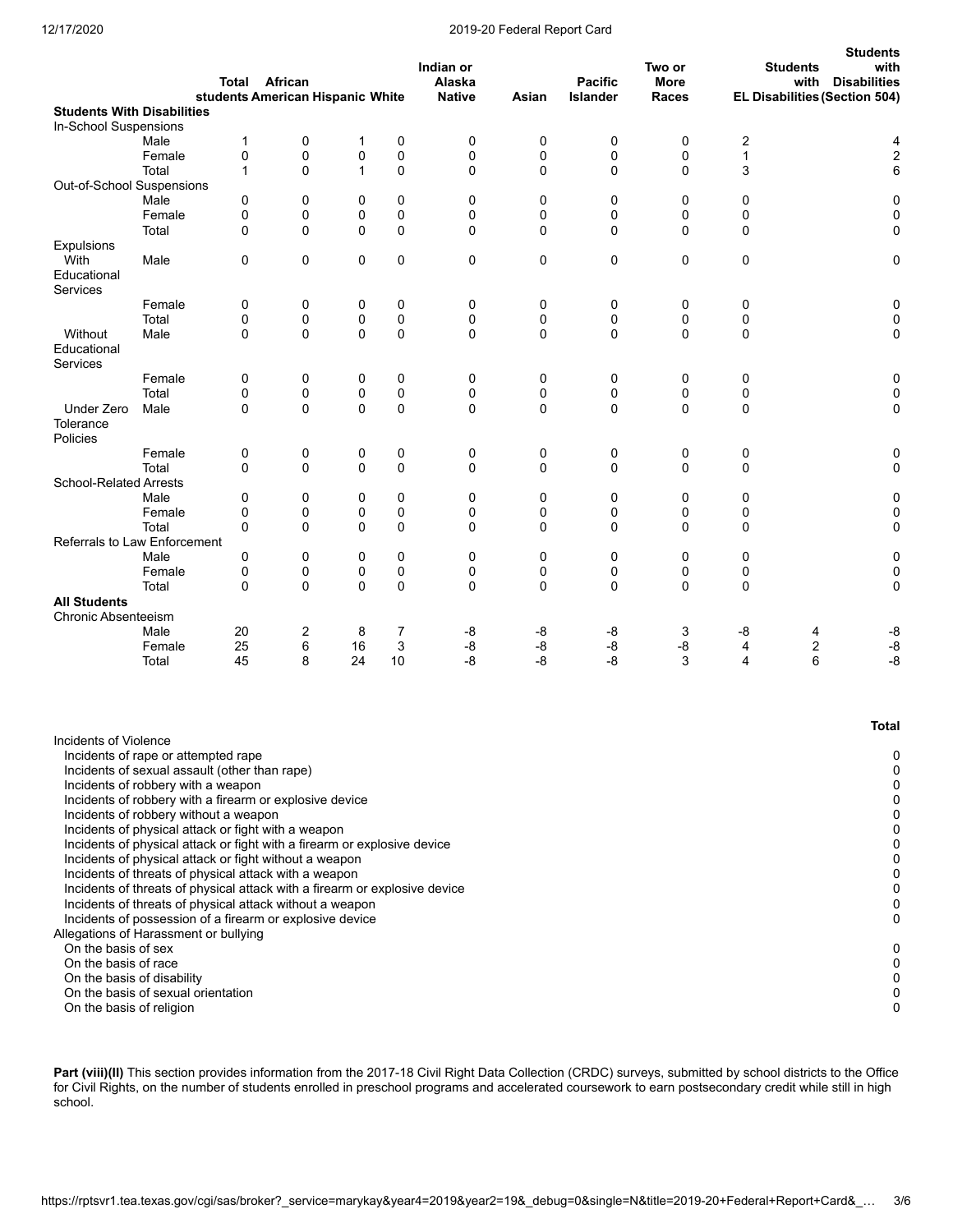#### 12/17/2020 2019-20 Federal Report Card

|                               |        |                          |                            |                 |                | Indian or                      |       |                                   | Two or                      |      | <b>Students</b>             |
|-------------------------------|--------|--------------------------|----------------------------|-----------------|----------------|--------------------------------|-------|-----------------------------------|-----------------------------|------|-----------------------------|
|                               |        | <b>Total</b><br>students | <b>African</b><br>American | <b>Hispanic</b> | White          | <b>Alaska</b><br><b>Native</b> | Asian | <b>Pacific</b><br><b>Islander</b> | <b>More</b><br><b>Races</b> | EL.  | with<br><b>Disabilities</b> |
| Preschool Programs            |        |                          |                            |                 |                |                                |       |                                   |                             |      |                             |
|                               | Male   | 32                       | 6                          | 24              |                | 0                              | 0     | 0                                 |                             | 13   |                             |
|                               | Female | 32                       | $\overline{7}$             | 20              |                | 0                              | 4     | 0                                 | 0                           | 12   | 0                           |
|                               | Total  | 64                       | 13                         | 44              | $\overline{2}$ | $\mathbf 0$                    | 4     | $\mathbf 0$                       |                             | 25   | 1                           |
| <b>Accelerated Coursework</b> |        |                          |                            |                 |                |                                |       |                                   |                             |      |                             |
| Advanced                      | Male   | -9                       | -9                         | -9              | -9             | -9                             | -9    | -9                                | -9                          | $-9$ | -9                          |
| Placement                     |        |                          |                            |                 |                |                                |       |                                   |                             |      |                             |
| Courses                       |        |                          |                            |                 |                |                                |       |                                   |                             |      |                             |
|                               | Female | -9                       | -9                         | -9              | -9             | -9                             | -9    | -9                                | -9                          | -9   | -9                          |
|                               | Total  | -9                       | -9                         | -9              | -9             | $-9$                           | -9    | -9                                | -9                          | -9   | -9                          |
| International                 | Male   | -9                       | -9                         | -9              | -9             | $-9$                           | -9    | -9                                | $-9$                        | $-9$ | -9                          |
| <b>Baccalaureate</b>          |        |                          |                            |                 |                |                                |       |                                   |                             |      |                             |
| Courses                       |        |                          |                            |                 |                |                                |       |                                   |                             |      |                             |
|                               | Female | -9                       | -9                         | -9              | -9             | -9                             | -9    | -9                                | -9                          | -9   | -9                          |
|                               | Total  | -9                       | -9                         | -9              | -9             | $-9$                           | -9    | -9                                | $-9$                        | $-9$ | -9                          |
| Dual                          | Male   | $-9$                     | -9                         | -9              | -9             | -9                             | -9    | -9                                | $-9$                        | $-9$ | -9                          |
| Enrollment/Dual               |        |                          |                            |                 |                |                                |       |                                   |                             |      |                             |
| Credit                        |        |                          |                            |                 |                |                                |       |                                   |                             |      |                             |
| Programs                      |        |                          |                            |                 |                |                                |       |                                   |                             |      |                             |
|                               | Female | -9                       | -9                         | -9              | -9             | -9                             | -9    | -9                                | -9                          | -9   | -9                          |
|                               | Total  | -9                       | -9                         | -9              | -9             | $-9$                           | -9    | -9                                | $-9$                        | $-9$ | -9                          |
|                               |        |                          |                            |                 |                |                                |       |                                   |                             |      |                             |

'-' Indicates there are no data available in the group.

'-3' Indicates skip logic failure.<br>'-8' Indicates EDFacts missing

Indicates EDFacts missing data.

'-9' Indicates not applicable / skipped.

'-11' Indicates suppressed data.

Blank cell indicates the student group is not applicable to this report.

## Part (ix): Teacher Quality Data

This section provides information on the professional qualifications of teachers, including information disaggregated by high- and low-poverty schools on the number and percentage of (I) inexperienced teacher, principals, and other school leaders; (II) teachers teaching with emergency or provisional credentials; and (III) teachers who are not teaching in the subject or field for which the teacher is certified or licensed.

|                                                                                                        | All School    |         |  |
|--------------------------------------------------------------------------------------------------------|---------------|---------|--|
| Inexperienced Teachers, Principals, and Other School Leaders                                           | Number<br>0.0 | Percent |  |
| Teachers Teaching with Emergency or Provisional Credentials                                            | 0.0           |         |  |
| Teacher Who Are Not Teaching in the Subject or Field for Which<br>the Teacher is Certified or Licensed | 1.0           | 2.4%    |  |

'-' Indicates there are no data available in the group. Blank cell indicates data are not applicable to this report.

#### Part (x): Per-Pupil Expenditure

This section provides information on the per-pupil expenditures of federal, state, and local funds, including actual personnel expenditures and actual non-personnel expenditures, disaggregated by source of funds, for each school district and campus for the 2019-20 fiscal year.

*To be updated by June 30th, 2021.*

#### **Part (xi):** STAAR Alternate 2 Participation

This section provides information on the number and percentage of students with the most significant cognitive disabilities who take STAAR Alternate 2, by grade and subject for the 2019-20 school year.

*Due to the impact of COVID-19, the USDE waived reporting requirements in Section 1111(h)(1)(C)(xi) (number and percentage of students with the most significant cognitive disabilities taking an alternate assessment) for the 2019-20 school year.*

#### **Part (xii):** Statewide National Assessment of Educational Progress (NAEP)

This section provides results on the state academic assessments in reading and mathematics in grades 4 and 8 of the 2019 National Assessment of Educational Progress, compared to the national average of such results.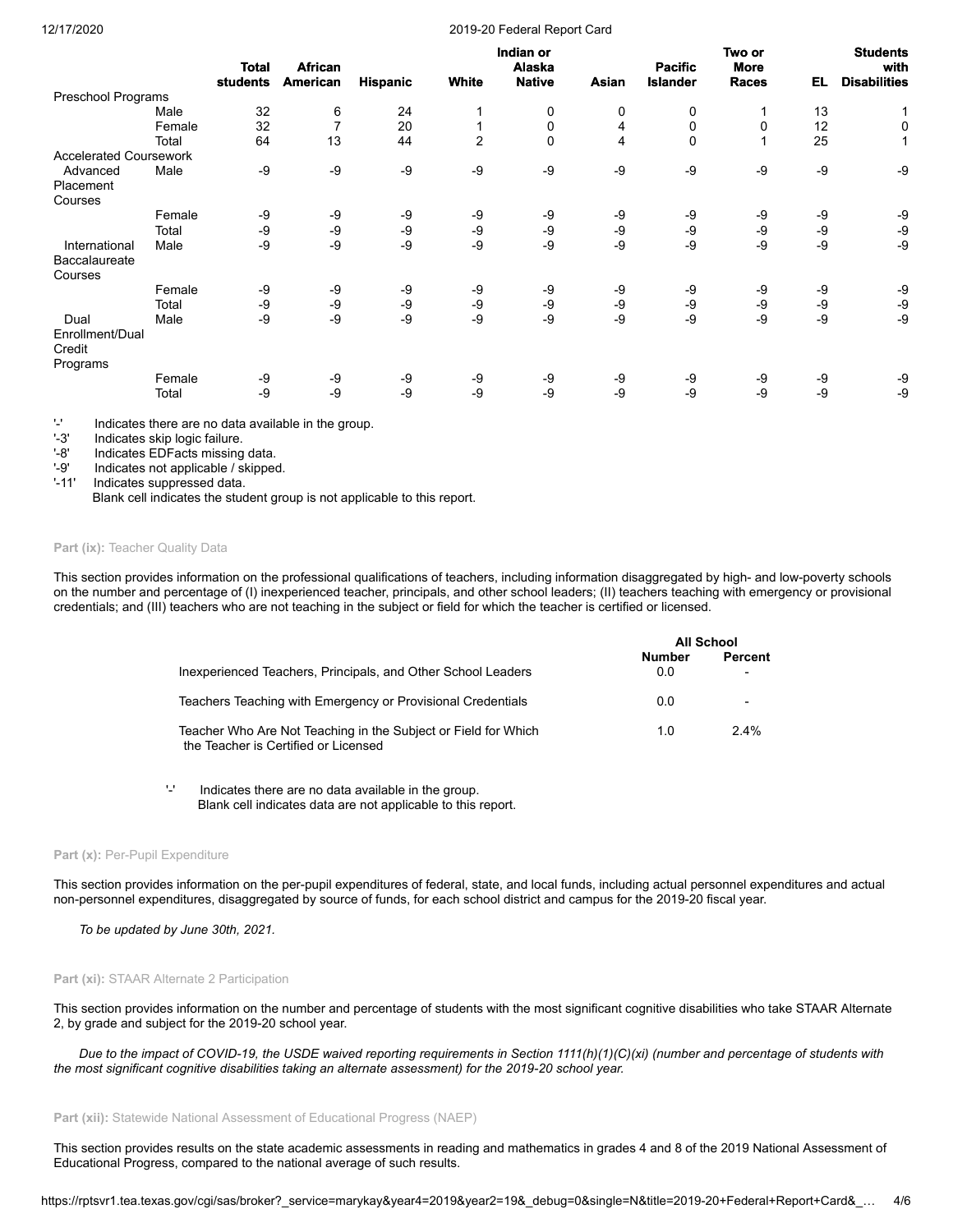**% At or Above**

# **State Level: 2019 Percentages at NAEP Achievement Levels**

|         |                    |                                   |               |                |               |                     |               | % At or Above     |                |                |
|---------|--------------------|-----------------------------------|---------------|----------------|---------------|---------------------|---------------|-------------------|----------------|----------------|
|         |                    |                                   |               | % Below Basic  |               | % At or Above Basic |               | <b>Proficient</b> |                | % At Advanced  |
| Grade   | <b>Subject</b>     | <b>Student Group</b>              | TX            | US             | ТX            | US                  | TX            | US                | ТX             | US             |
| Grade 4 | Reading            | Overall                           | 39            | 34             | 61            | 66                  | 30            | 35                | 7              | 9              |
|         |                    |                                   |               |                |               |                     |               |                   |                |                |
|         |                    | <b>Black</b>                      | 52            | 52             | 48            | 48                  | 16            | 18                | 2              | 3              |
|         |                    | Hispanic                          | 48            | 45             | 52            | 55                  | 21            | 23                | 3              | 4              |
|         |                    | White                             | 22            | 23             | 78            | 77                  | 48            | 45                | 12             | 12             |
|         |                    | American Indian                   | $\star$       | 50             | $\star$       | 50                  | $\star$       | 19                | $\star$        | 3              |
|         |                    | Asian                             | 11            | 18             | 89            | 82                  | 65            | 57                | 25             | 22             |
|         |                    | Pacific Islander                  | $\star$       | 42             | $\star$       | 58                  | $\star$       | 25                | $\star$        | 4              |
|         |                    |                                   |               |                |               |                     |               |                   |                |                |
|         |                    | Two or More Races                 | 26            | 28             | 74            | 72                  | 38            | 40                | 6              | 11             |
|         |                    | Econ Disadv                       | 50            | 47             | 50            | 53                  | 19            | 21                | 3              | 3              |
|         |                    | <b>Students with Disabilities</b> | 79            | 73             | 21            | 27                  | 8             | 10                | 1              | $\overline{2}$ |
|         |                    | English Language Learners         | 61            | 65             | 39            | 35                  | 12            | 10                | $\overline{2}$ | $\mathbf{1}$   |
|         | <b>Mathematics</b> | Overall                           | 16            | 19             | 84            | 81                  | 44            | 41                | 9              | 9              |
|         |                    | <b>Black</b>                      | 24            | 35             | 76            | 65                  | 32            | 20                | 3              | $\overline{2}$ |
|         |                    |                                   | 19            | 27             | 81            | 73                  | 35            | 28                | 4              | 3              |
|         |                    | Hispanic                          |               |                |               |                     |               |                   |                |                |
|         |                    | White                             | 8             | 11             | 92            | 89                  | 59<br>$\star$ | 52                | 16<br>$\star$  | 12             |
|         |                    | American Indian                   | $\star$       | 33             | $\star$       | 67                  |               | 24                |                | $\overline{4}$ |
|         |                    | Asian                             | 4             | $\overline{7}$ | 96            | 93                  | 82            | 69                | 45             | 28             |
|         |                    | Pacific Islander                  | $\star$       | 36             | $\star$       | 64                  | $\star$       | 28                | $\star$        | 6              |
|         |                    | Two or More Races                 | 9             | 16             | 91            | 84                  | 51            | 44                | 9              | 10             |
|         |                    | Econ Disady                       | 21            | 29             | 79            | 71                  | 32            | 26                | 3              | 3              |
|         |                    | <b>Students with Disabilities</b> | 55            | 54             | 45            | 46                  | 13            | 14                | $\mathbf{1}$   | 2              |
|         |                    |                                   |               |                |               |                     | 29            | 16                | $\overline{2}$ | $\mathbf{1}$   |
|         |                    | English Language Learners         | 24            | 41             | 76            | 59                  |               |                   |                |                |
| Grade 8 | Reading            | Overall                           | 33            | 27             | 67            | 73                  | 25            | 34                | $\overline{2}$ | 4              |
|         |                    | <b>Black</b>                      | 53            | 46             | 47            | 54                  | 41            | 15                | n/a            | 1              |
|         |                    | Hispanic                          | 38            | 37             | 62            | 63                  | 19            | 22                | 1              | 2              |
|         |                    |                                   |               |                |               |                     |               |                   |                |                |
|         |                    | White                             | 20<br>$\star$ | 18             | 80<br>$\star$ | 82                  | 35<br>$\star$ | 42                | 3<br>$\star$   | 5              |
|         |                    | American Indian                   |               | 41             |               | 59                  |               | 19                |                | $\mathbf{1}$   |
|         |                    | Asian                             | 8             | 13             | 92            | 87                  | 59            | 57                | 11             | 13             |
|         |                    | Pacific Islander                  | $\star$       | 37             | $\star$       | 63                  | $\star$       | 25                | $\star$        | $\overline{2}$ |
|         |                    | Two or More Races                 | 26            | 24             | 74            | 76                  | 25            | 37                | $\mathbf{1}$   | 5              |
|         |                    | Econ Disadv                       | 43            | 40             | 57            | 60                  | 15            | 20                | n/a            | $\mathbf{1}$   |
|         |                    | <b>Students with Disabilities</b> | 81            | 68             | 19            | 32                  | 3             | 7                 | n/a            | n/a            |
|         |                    |                                   |               | 72             |               | 28                  | 4             | 4                 |                | n/a            |
|         |                    | English Language Learners         | 66            |                | 34            |                     |               |                   | n/a            |                |
|         | Mathematics        | Overall                           | 32            | 31             | 68            | 69                  | 30            | 34                | 7              | 10             |
|         |                    | <b>Black</b>                      | 48            | 53             | 52            | 47                  | 16            | 14                | 2              | $\overline{2}$ |
|         |                    | Hispanic                          | 37            | 43             | 63            | 57                  | 21            | 20                | 3              | 4              |
|         |                    | White                             | 20            | 20             | 80            | 80                  | 44            | 44                | 13             | 13             |
|         |                    | American Indian                   | $\star$       | 49             | $\star$       | 51                  | $\star$       | 15                | $\star$        | 3              |
|         |                    | Asian                             | 10            | 12             | 90            | 88                  | 71            | 64                | 36             | 33             |
|         |                    |                                   | $\star$       |                | $\star$       |                     | $\star$       | 21                | $\star$        |                |
|         |                    | Pacific Islander                  |               | 45             |               | 55                  |               |                   |                | 4              |
|         |                    | Two or More Races                 | 25            | 27             | 75            | 73                  | 41            | 38                | 11             | 12             |
|         |                    | Econ Disadv                       | 41            | 46             | 59            | 54                  | 19            | 18                | 2              | 3              |
|         |                    | <b>Students with Disabilities</b> | 73            | 73             | 27            | 27                  | 5             | 6                 | 1              | $\overline{2}$ |
|         |                    | English Language Learners         | 60            | 72             | 40            | 28                  | 8             | 5                 | $\mathbf{1}$   | 1              |

# **State Level: 2019 NAEP Participation Rates for Students with Disabilities and Limited English Proficient Students**

| Grade   | <b>Subject</b>     | <b>Student Group</b>              | Rate |
|---------|--------------------|-----------------------------------|------|
| Grade 4 | Reading            | <b>Students with Disabilities</b> | 77%  |
|         |                    | <b>English Learners</b>           | 94%  |
|         | <b>Mathematics</b> | <b>Students with Disabilities</b> | 79%  |
|         |                    | <b>English Learners</b>           | 97%  |
| Grade 8 | Reading            | <b>Students with Disabilities</b> | 83%  |
|         |                    | <b>English Learners</b>           | 96%  |
|         | <b>Mathematics</b> | <b>Students with Disabilities</b> | 88%  |
|         |                    | <b>English Learners</b>           | 97%  |

'\*' Indicates reporting standards not met.

'n/a' Indicates data reporting is not applicable for this group.